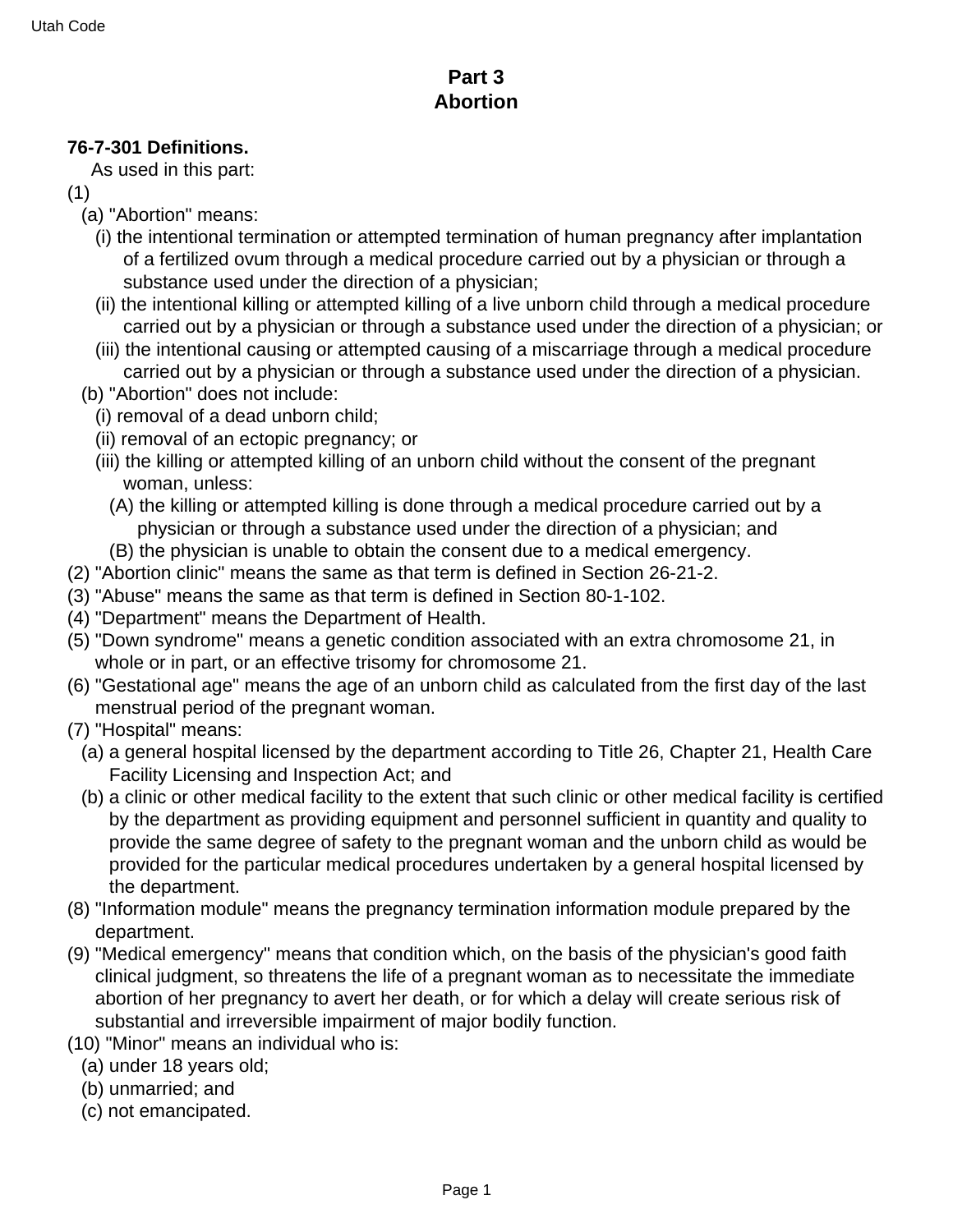- (11)
	- (a) "Partial birth abortion" means an abortion in which the person performing the abortion:
		- (i) deliberately and intentionally vaginally delivers a living fetus until, in the case of a head first presentation, the entire fetal head is outside the body of the mother, or, in the case of breech presentation, any part of the fetal trunk past the navel is outside the body of the mother, for the purpose of performing an overt act that the person knows will kill the partially delivered living fetus; and
	- (ii) performs the overt act, other than completion of delivery, that kills the partially living fetus.
	- (b) "Partial birth abortion" does not include the dilation and evacuation procedure involving dismemberment prior to removal, the suction curettage procedure, or the suction aspiration procedure for abortion.
- (12) "Physician" means:
	- (a) a medical doctor licensed to practice medicine and surgery under Title 58, Chapter 67, Utah Medical Practice Act;
	- (b) an osteopathic physician licensed to practice osteopathic medicine under Title 58, Chapter 68, Utah Osteopathic Medical Practice Act; or
	- (c) a physician employed by the federal government who has qualifications similar to a person described in Subsection (12)(a) or (b).
- (13)
	- (a) "Severe brain abnormality" means a malformation or defect that causes an individual to live in a mentally vegetative state.
	- (b) "Severe brain abnormality" does not include:
		- (i) Down syndrome;
		- (ii) spina bifida;
		- (iii) cerebral palsy; or
		- (iv) any other malformation, defect, or condition that does not cause an individual to live in a mentally vegetative state.

Amended by Chapter 262, 2021 General Session

## **76-7-301.1 Preamble -- Findings and policies of Legislature.**

- (1) It is the finding and policy of the Legislature, reflecting and reasserting the provisions of Article I, Sections 1 and 7, Utah Constitution, which recognize that life founded on inherent and inalienable rights is entitled to protection of law and due process; and that unborn children have inherent and inalienable rights that are entitled to protection by the state of Utah pursuant to the provisions of the Utah Constitution.
- (2) The state of Utah has a compelling interest in the protection of the lives of unborn children.
- (3) It is the intent of the Legislature to protect and guarantee to unborn children their inherent and inalienable right to life as required by Article I, Sections 1 and 7, Utah Constitution.
- (4) It is also the policy of the Legislature and of the state that, in connection with abortion, a woman's liberty interest, in limited circumstances, may outweigh the unborn child's right to protection. These limited circumstances arise when the abortion is necessary to save the pregnant woman's life or prevent grave damage to her medical health, and when pregnancy occurs as a result of rape or incest. It is further the finding and policy of the Legislature and of the state that a woman may terminate the pregnancy if the unborn child would be born with grave defects.

Amended by Chapter 2, 1991 Special Session 1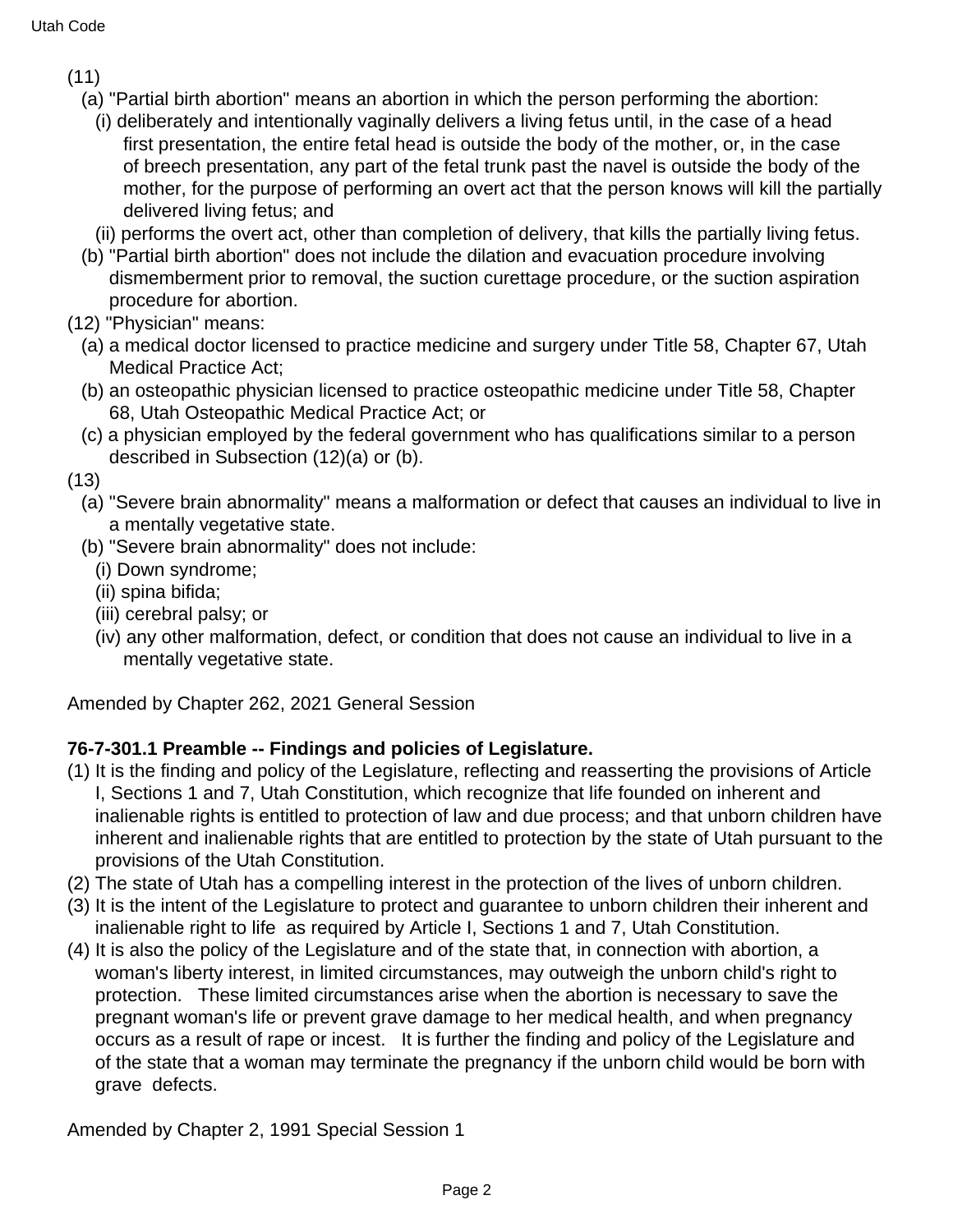Amended by Chapter 2, 1991 Special Session 1

## **76-7-301.5 Relationship to criminal homicide.**

- (1) This part does not apply to the killing or attempted killing of a live unborn child in any manner that is not an abortion.
- (2) The killing or attempted killing of a live unborn child in a manner that is not an abortion shall be punished as provided in Title 76, Chapter 5, Part 2, Criminal Homicide.

Enacted by Chapter 13, 2010 General Session

## **Superseded 9/1/2022**

## **76-7-302 Circumstances under which abortion authorized.**

- (1) As used in this section, "viable" means that the unborn child has reached a stage of fetal development when the unborn child is potentially able to live outside the womb, as determined by the attending physician to a reasonable degree of medical certainty.
- (2) An abortion may be performed in this state only by a physician.
- (3) An abortion may be performed in this state only under the following circumstances:
	- (a) the unborn child is not viable; or
	- (b) the unborn child is viable, if:
		- (i) the abortion is necessary to avert:
			- (A) the death of the woman on whom the abortion is performed; or
			- (B) a serious risk of substantial and irreversible impairment of a major bodily function of the woman on whom the abortion is performed;
		- (ii) two physicians who practice maternal fetal medicine concur, in writing, in the patient's medical record that the fetus:
			- (A) has a defect that is uniformly diagnosable and uniformly lethal; or
			- (B) has a severe brain abnormality that is uniformly diagnosable; or
		- (iii)
			- (A) the woman is pregnant as a result of:
				- (I) rape, as described in Section 76-5-402;
				- (II) rape of a child, as described in Section 76-5-402.1; or
				- (III) incest, as described in Subsection 76-5-406(2)(j) or Section 76-7-102; and
			- (B) before the abortion is performed, the physician who performs the abortion:
				- (I) verifies that the incident described in Subsection (3)(b)(iii)(A) has been reported to law enforcement; and
				- (II) complies with the requirements of Section 62A-4a-403.
- (4) An abortion may be performed only in an abortion clinic or a hospital, unless it is necessary to perform the abortion in another location due to a medical emergency.

Amended by Chapter 189, 2019 General Session Amended by Chapter 208, 2019 General Session

## **Effective 9/1/2022**

#### **76-7-302 Circumstances under which abortion authorized.**

- (1) As used in this section, "viable" means that the unborn child has reached a stage of fetal development when the unborn child is potentially able to live outside the womb, as determined by the attending physician to a reasonable degree of medical certainty.
- (2) An abortion may be performed in this state only by a physician.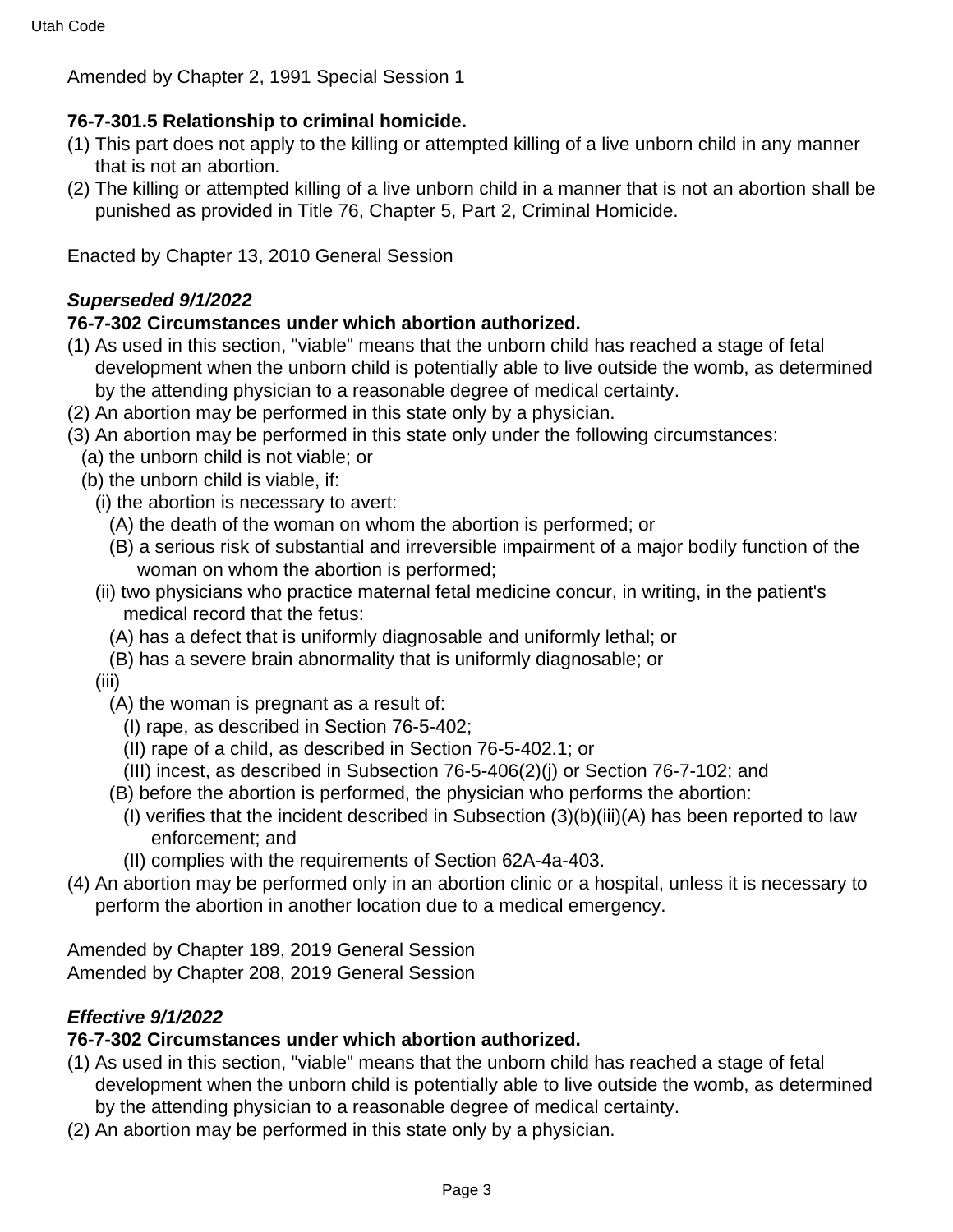- (3) An abortion may be performed in this state only under the following circumstances:
	- (a) the unborn child is not viable; or
	- (b) the unborn child is viable, if:
		- (i) the abortion is necessary to avert:
			- (A) the death of the woman on whom the abortion is performed; or
			- (B) a serious risk of substantial and irreversible impairment of a major bodily function of the woman on whom the abortion is performed;
		- (ii) two physicians who practice maternal fetal medicine concur, in writing, in the patient's medical record that the fetus:
			- (A) has a defect that is uniformly diagnosable and uniformly lethal; or
			- (B) has a severe brain abnormality that is uniformly diagnosable; or
		- (iii)
			- (A) the woman is pregnant as a result of:
				- (I) rape, as described in Section 76-5-402;
				- (II) rape of a child, as described in Section 76-5-402.1; or
				- (III) incest, as described in Subsection 76-5-406(2)(j) or Section 76-7-102; and
			- (B) before the abortion is performed, the physician who performs the abortion:
				- (I) verifies that the incident described in Subsection (3)(b)(iii)(A) has been reported to law enforcement; and
				- (II) complies with the requirements of Section 80-2-602.
- (4) An abortion may be performed only in an abortion clinic or a hospital, unless it is necessary to perform the abortion in another location due to a medical emergency.

Amended by Chapter 335, 2022 General Session

## **76-7-302.4 Abortion restriction of an unborn child with Down syndrome.**

 Notwithstanding any other provision of this part, an abortion may not be performed if the pregnant mother's sole reason for the abortion is that the unborn child has or may have Down syndrome, unless the abortion is permissible for a reason described in Subsection 76-7-302(3)(b).

Enacted by Chapter 124, 2019 General Session

## **76-7-302.5 Circumstances under which abortion prohibited.**

 Notwithstanding any other provision of this part, a person may not perform or attempt to perform an abortion after the unborn child reaches 18 weeks gestational age unless the abortion is permissible for a reason described in Subsection 76-7-302(3)(b).

Enacted by Chapter 208, 2019 General Session

## **76-7-303 Concurrence of attending physician based on medical judgment.**

 No abortion may be performed in this state without the concurrence of the attending physician, based on his best medical judgment.

Enacted by Chapter 33, 1974 General Session

## **76-7-304 Considerations by physician -- Notice to a parent or guardian -- Exceptions.**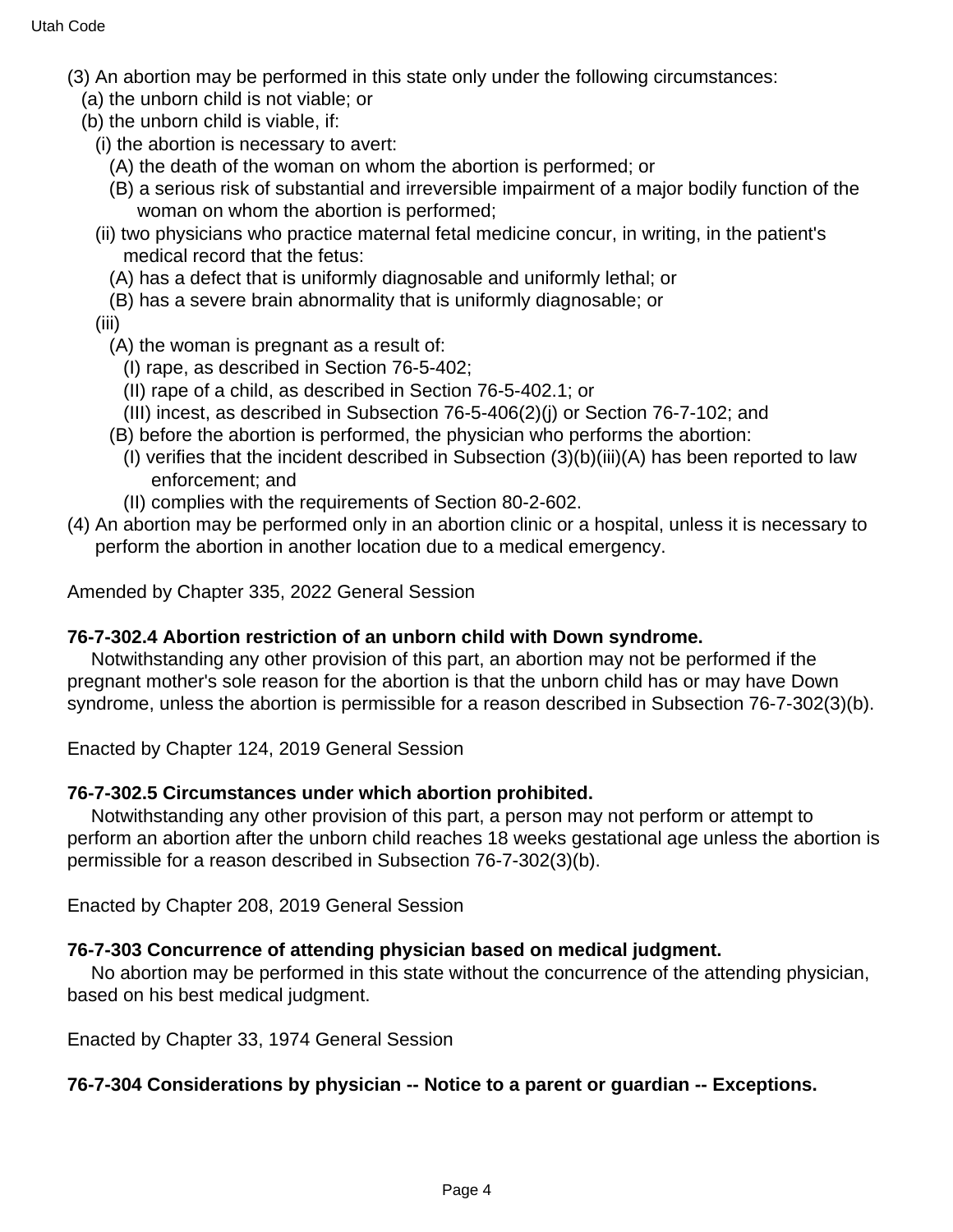- (1) To enable the physician to exercise the physician's best medical judgment, the physician shall consider all factors relevant to the well-being of a pregnant woman upon whom an abortion is to be performed, including:
	- (a) her physical, emotional, and psychological health and safety;
	- (b) her age; and
	- (c) her familial situation.
- (2) Subject to Subsection (3), at least 24 hours before a physician performs an abortion on a minor, the physician shall notify a parent or guardian of the minor that the minor intends to have an abortion.
- (3) A physician is not required to comply with Subsection (2) if:
- (a) subject to Subsection (4)(a):
	- (i) a medical condition exists that, on the basis of the physician's good faith clinical judgment, so complicates the medical condition of a pregnant minor as to necessitate the abortion of her pregnancy to avert:
		- (A) the minor's death; or
		- (B) a serious risk of substantial and irreversible impairment of a major bodily function of the minor; and
	- (ii) there is not sufficient time to give the notice required under Subsection (2) before it is necessary to terminate the minor's pregnancy in order to avert the minor's death or impairment described in Subsection (3)(a)(i);
- (b) subject to Subsection (4)(b):
	- (i) the physician complies with Subsection (5); and
	- (ii)
		- (A) the minor is pregnant as a result of incest to which the parent or guardian was a party; or
		- (B) the parent or guardian has abused the minor; or
- (c) subject to Subsection (4)(b), the parent or guardian has not assumed responsibility for the minor's care and upbringing.
- (4)
	- (a) If, for the reason described in Subsection (3)(a), a physician does not give the 24-hour notice described in Subsection (2), the physician shall give the required notice as early as possible before the abortion, unless it is necessary to perform the abortion immediately in order to avert the minor's death or impairment described in Subsection (3)(a)(i).
	- (b) If, for a reason described in Subsection (3)(b) or (c), a parent or guardian of a minor is not notified that the minor intends to have an abortion, the physician shall notify another parent or guardian of the minor, if the minor has another parent or guardian that is not exempt from notification under Subsection (3)(b) or (c).
- (5) If, for a reason described in Subsection (3)(b)(ii)(A) or (B), a physician does not notify a parent or guardian of a minor that the minor intends to have an abortion, the physician shall report the incest or abuse to the Division of Child and Family Services within the Department of Human Services.

Amended by Chapter 282, 2018 General Session

### **76-7-304.5 Consent required for abortions performed on minors -- Division of Child and Family Services as guardian of a minor -- Hearing to allow a minor to self-consent -- Appeals.**

(1) In addition to the other requirements of this part, a physician may not perform an abortion on a minor unless: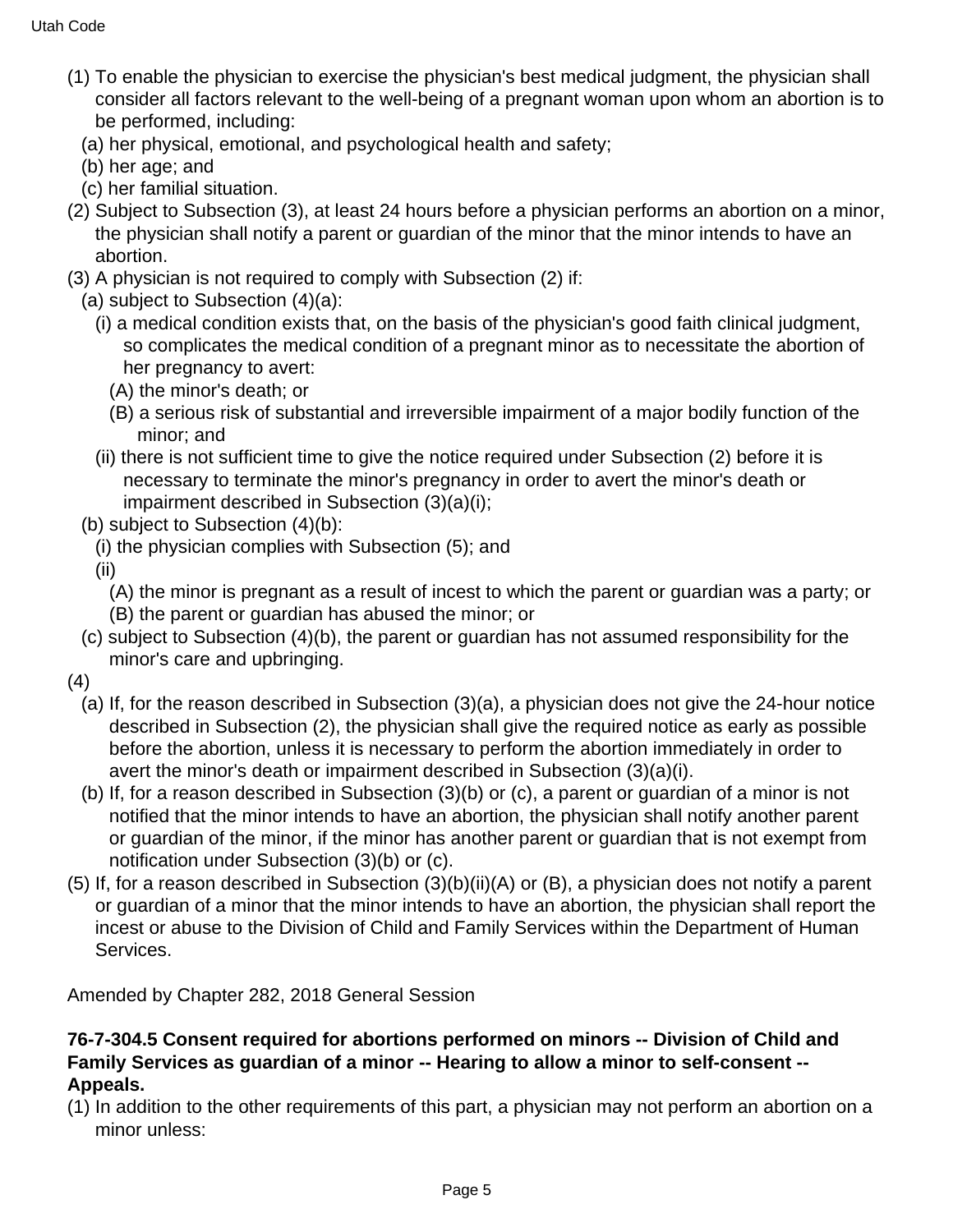- (a) the physician obtains the informed written consent of a parent or guardian of the minor, in accordance with Sections 76-7-305 and 76-7-305.5;
- (b) the minor is granted the right, by court order under Subsection (4)(b), to consent to the abortion without obtaining consent from a parent or guardian; or
- (c)
	- (i) a medical condition exists that, on the basis of the physician's good faith clinical judgment, so complicates the medical condition of a pregnant minor as to necessitate the abortion of her pregnancy to avert:
		- (A) the minor's death; or
		- (B) a serious risk of substantial and irreversible impairment of a major bodily function of the minor; and
	- (ii) there is not sufficient time to obtain the consent in the manner chosen by the minor under Subsection (2) before it is necessary to terminate the minor's pregnancy in order to avert the minor's death or impairment described in Subsection (1)(c)(i).
- (2)
	- (a) A minor who wants to have an abortion may choose:
		- (i) to seek consent from the minor's parent or guardian as described in Subsection (1); or
		- (ii) to seek a court order as described in Subsection (1).
	- (b) Neither Subsection (1) nor this Subsection (2) require the minor to seek or obtain consent from the minor's parent or guardian if the circumstances described in Subsection 76-7-304(3) (b)(ii) exist.
- (3) If a minor does not obtain the consent of the minor's parent or guardian, the minor may file a petition with the juvenile court to obtain a court order as described in Subsection (1).
- (4)
	- (a) The juvenile court shall close the hearing on a petition described in Subsection (3) to the public.
	- (b) After considering the evidence presented at the hearing, the court shall order that the minor may obtain an abortion without the consent of a parent or guardian of the minor if the court finds by a preponderance of the evidence that:
		- (i) the minor:
			- (A) has given her informed consent to the abortion; and
			- (B) is mature and capable of giving informed consent to the abortion; or
		- (ii) an abortion would be in the minor's best interest.
- (5) The Judicial Council shall make rules that:
	- (a) provide for the administration of the proceedings described in this section;
	- (b) provide for the appeal of a court's decision under this section;
	- (c) ensure the confidentiality of the proceedings described in this section and the records related to the proceedings; and
	- (d) establish procedures to expedite the hearing and appeal proceedings described in this section.

Amended by Chapter 287, 2022 General Session

## **76-7-305 Informed consent requirements for abortion -- 72-hour wait mandatory -- Exceptions.**

(1) A person may not perform an abortion, unless, before performing the abortion, the physician who will perform the abortion obtains from the woman on whom the abortion is to be performed a voluntary and informed written consent that is consistent with: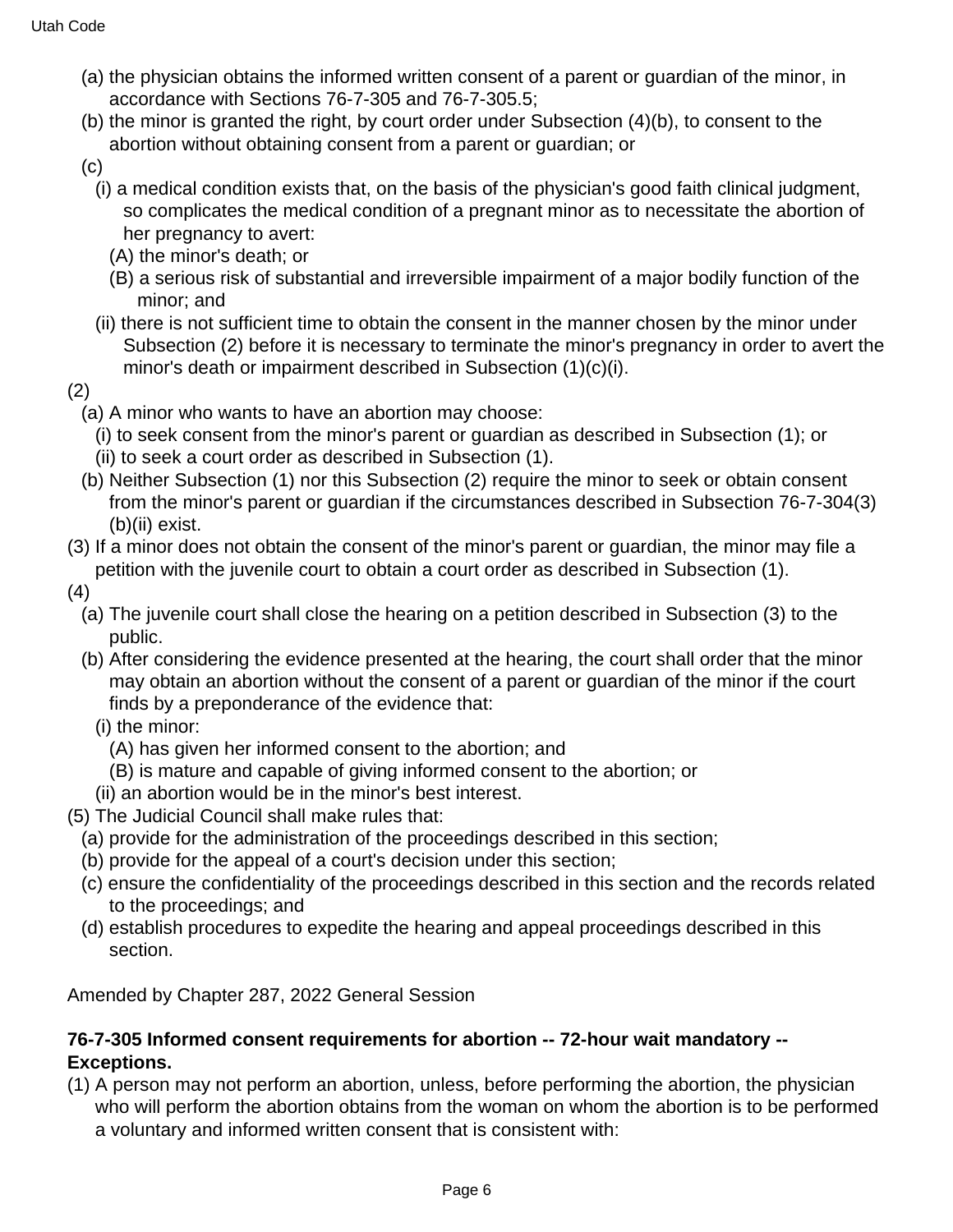- (a) Section 8.08 of the American Medical Association's Code of Medical Ethics, Current Opinions; and
- (b) the provisions of this section.
- (2) Except as provided in Subsection (8), consent to an abortion is voluntary and informed only if, at least 72 hours before the abortion:
	- (a) a staff member of an abortion clinic or hospital, physician, registered nurse, nurse practitioner, advanced practice registered nurse, certified nurse midwife, genetic counselor, or physician's assistant presents the information module to the pregnant woman;
	- (b) the pregnant woman views the entire information module and presents evidence to the individual described in Subsection (2)(a) that the pregnant woman viewed the entire information module;
	- (c) after receiving the evidence described in Subsection (2)(b), the individual described in Subsection (2)(a):
		- (i) documents that the pregnant woman viewed the entire information module;
		- (ii) gives the pregnant woman, upon her request, a copy of the documentation described in Subsection (2)(c)(i); and
		- (iii) provides a copy of the statement described in Subsection (2)(c)(i) to the physician who is to perform the abortion, upon request of that physician or the pregnant woman;
	- (d) after the pregnant woman views the entire information module, the physician who is to perform the abortion, the referring physician, a physician, a registered nurse, nurse practitioner, advanced practice registered nurse, certified nurse midwife, genetic counselor, or physician's assistant, in a face-to-face consultation in any location in the state, orally informs the woman of:
		- (i) the nature of the proposed abortion procedure;
		- (ii) specifically how the procedure described in Subsection  $(2)(d)(i)$  will affect the fetus;
		- (iii) the risks and alternatives to the abortion procedure or treatment;
		- (iv) the options and consequences of aborting a medication-induced abortion, if the proposed abortion procedure is a medication-induced abortion;
		- (v) the probable gestational age and a description of the development of the unborn child at the time the abortion would be performed;
		- (vi) the medical risks associated with carrying her child to term;
		- (vii) the right to view an ultrasound of the unborn child, at no expense to the pregnant woman, upon her request; and
		- (viii) when the result of a prenatal screening or diagnostic test indicates that the unborn child has or may have Down syndrome, the Department of Health website containing the information described in Section 26-10-14, including the information on the informational support sheet; and
	- (e) after the pregnant woman views the entire information module, a staff member of the abortion clinic or hospital provides to the pregnant woman:
		- (i) on a document that the pregnant woman may take home:
			- (A) the address for the department's website described in Section 76-7-305.5; and
			- (B) a statement that the woman may request, from a staff member of the abortion clinic or hospital where the woman viewed the information module, a printed copy of the material on the department's website;
		- (ii) a printed copy of the material on the department's website described in Section 76-7-305.5, if requested by the pregnant woman; and
		- (iii) a copy of the form described in Subsection 26-21-33(3)(a)(i) regarding the disposition of the aborted fetus.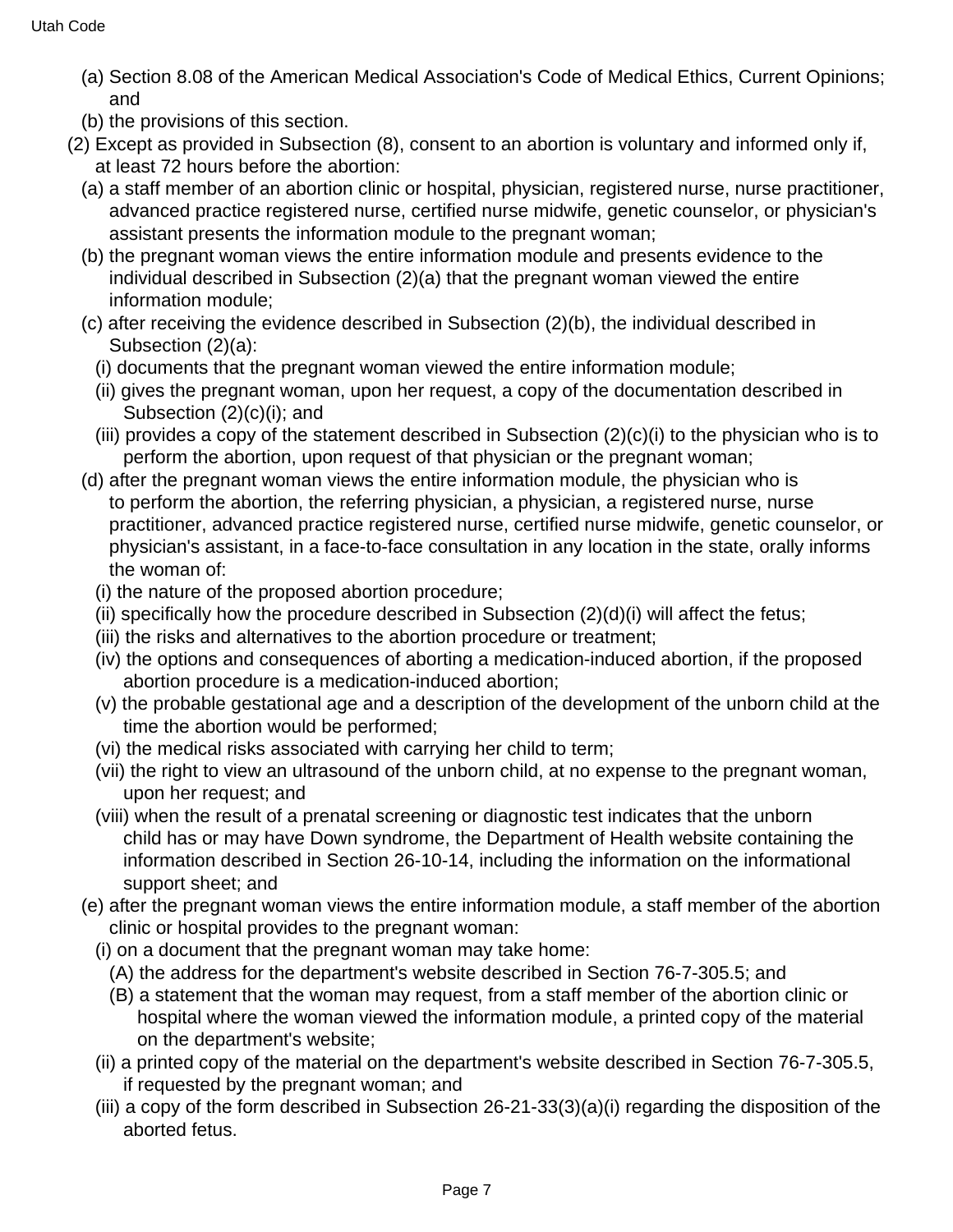- (3) Before performing an abortion, the physician who is to perform the abortion shall:
	- (a) in a face-to-face consultation, provide the information described in Subsection (2)(d), unless the attending physician or referring physician is the individual who provided the information required under Subsection (2)(d); and
	- (b)
		- (i) obtain from the pregnant woman a written certification that the information required to be provided under Subsection (2) and this Subsection (3) was provided in accordance with the requirements of Subsection (2) and this Subsection (3);
		- (ii) obtain a copy of the statement described in Subsection  $(2)(c)(i)$ ; and
		- (iii) ensure that:
			- (A) the woman has received the information described in Subsections 26-21-33(3) and (4); and
			- (B) if the woman has a preference for the disposition of the aborted fetus, the woman has informed the health care facility of the woman's decision regarding the disposition of the aborted fetus.
- (4) When a serious medical emergency compels the performance of an abortion, the physician shall inform the woman prior to the abortion, if possible, of the medical indications supporting the physician's judgment that an abortion is necessary.
- (5) If an ultrasound is performed on a woman before an abortion is performed, the individual who performs the ultrasound, or another qualified individual, shall:
	- (a) inform the woman that the ultrasound images will be simultaneously displayed in a manner to permit her to:
		- (i) view the images, if she chooses to view the images; or
		- (ii) not view the images, if she chooses not to view the images;
	- (b) simultaneously display the ultrasound images in order to permit the woman to:
		- (i) view the images, if she chooses to view the images; or
		- (ii) not view the images, if she chooses not to view the images;
	- (c) inform the woman that, if she desires, the person performing the ultrasound, or another qualified person shall provide a detailed description of the ultrasound images, including: (i) the dimensions of the unborn child;
		- (ii) the presence of cardiac activity in the unborn child, if present and viewable; and
		- (iii) the presence of external body parts or internal organs, if present and viewable; and
- (d) provide the detailed description described in Subsection (5)(c), if the woman requests it.
- (6) The information described in Subsections (2), (3), and (5) is not required to be provided to a pregnant woman under this section if the abortion is performed for a reason described in:
	- (a) Subsection 76-7-302(3)(b)(i), if the treating physician and one other physician concur, in writing, that the abortion is necessary to avert:
		- (i) the death of the woman on whom the abortion is performed; or
		- (ii) a serious risk of substantial and irreversible impairment of a major bodily function of the woman on whom the abortion is performed; or
	- (b) Subsection 76-7-302(3)(b)(ii).
- (7) In addition to the criminal penalties described in this part, a physician who violates the provisions of this section:
	- (a) is guilty of unprofessional conduct as defined in Section 58-67-102 or 58-68-102; and
	- (b) shall be subject to:
		- (i) suspension or revocation of the physician's license for the practice of medicine and surgery in accordance with Section 58-67-401 or 58-68-401; and
		- (ii) administrative penalties in accordance with Section 58-67-402 or 58-68-402.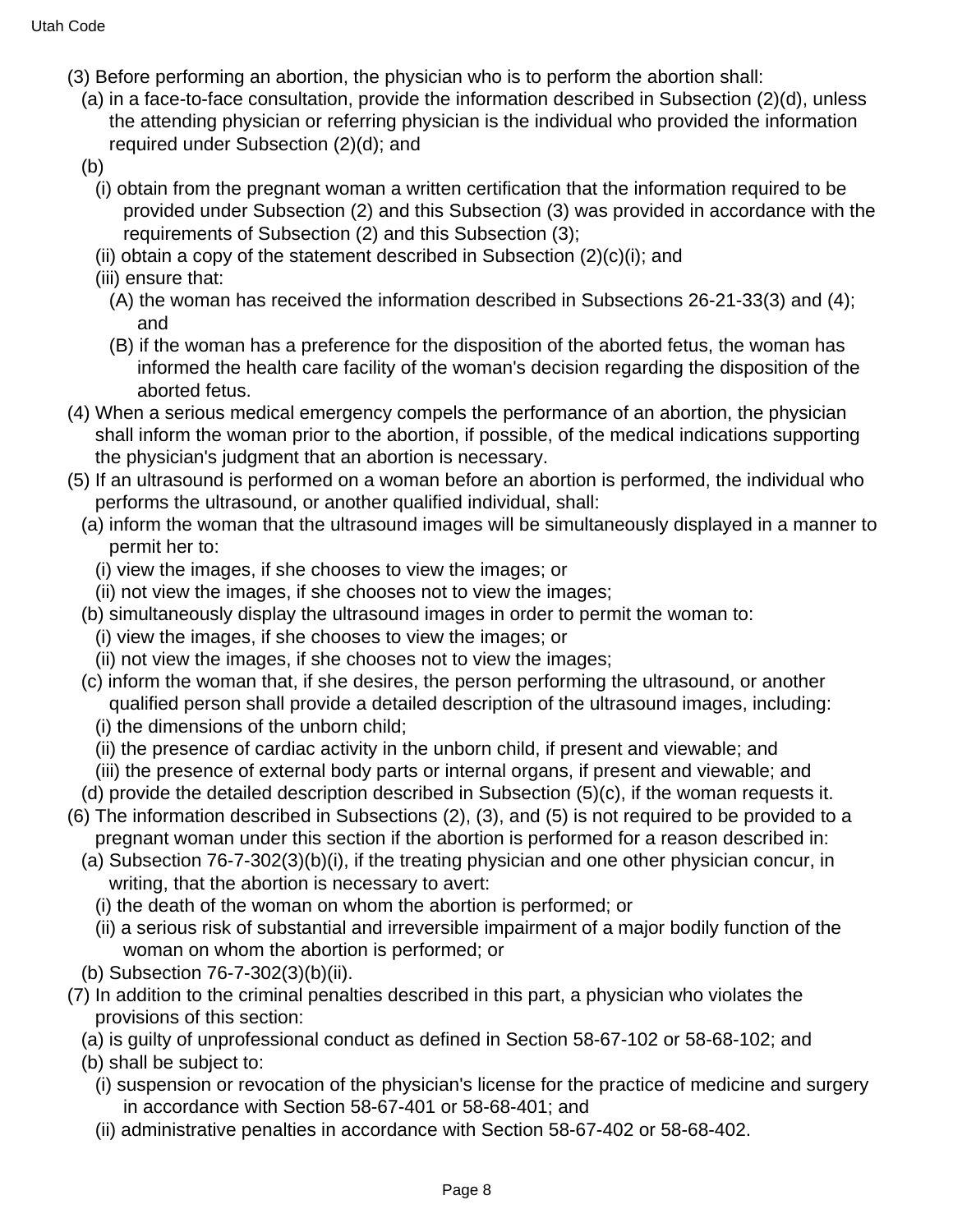- (8) A physician is not guilty of violating this section for failure to furnish any of the information described in Subsection (2) or (3), or for failing to comply with Subsection (5), if:
	- (a) the physician can demonstrate by a preponderance of the evidence that the physician reasonably believed that furnishing the information would have resulted in a severely adverse effect on the physical or mental health of the pregnant woman;
	- (b) in the physician's professional judgment, the abortion was necessary to avert:
		- (i) the death of the woman on whom the abortion is performed; or
		- (ii) a serious risk of substantial and irreversible impairment of a major bodily function of the woman on whom the abortion is performed;
	- (c) the pregnancy was the result of rape or rape of a child, as described in Sections 76-5-402 and 76-5-402.1;
	- (d) the pregnancy was the result of incest, as defined in Subsection 76-5-406(2)(j) and Section 76-7-102; or
	- (e) at the time of the abortion, the pregnant woman was 14 years old or younger.
- (9) A physician who complies with the provisions of this section and Section 76-7-304.5 may not be held civilly liable to the physician's patient for failure to obtain informed consent under Section 78B-3-406.
- (10)
	- (a) The department shall provide an ultrasound, in accordance with the provisions of Subsection (5)(b), at no expense to the pregnant woman.
	- (b) A local health department shall refer a pregnant woman who requests an ultrasound described in Subsection (10)(a) to the department.
- (11) A physician is not guilty of violating this section if:
	- (a) the information described in Subsection (2) is provided less than 72 hours before the physician performs the abortion; and
	- (b) in the physician's professional judgment, the abortion was necessary in a case where:
		- (i) a ruptured membrane, documented by the attending or referring physician, will cause a serious infection; or
		- (ii) a serious infection, documented by the attending or referring physician, will cause a ruptured membrane.

Amended by Chapter 181, 2022 General Session

## **76-7-305.5 Requirements for information module and website.**

- (1) In order to ensure that a woman's consent to an abortion is truly an informed consent, the department shall, in accordance with the requirements of this section, develop an information module and maintain a public website.
- (2) The information module and public website described in Subsection (1) shall:
	- (a) be scientifically accurate, comprehensible, and presented in a truthful, nonmisleading manner;
	- (b) present adoption as a preferred and positive choice and alternative to abortion;
	- (c) be produced in a manner that conveys the state's preference for childbirth over abortion;
	- (d) state that the state prefers childbirth over abortion;
	- (e) state that it is unlawful for any person to coerce a woman to undergo an abortion;
	- (f) state that any physician who performs an abortion without obtaining the woman's informed consent or without providing her a private medical consultation in accordance with the requirements of this section, may be liable to her for damages in a civil action at law;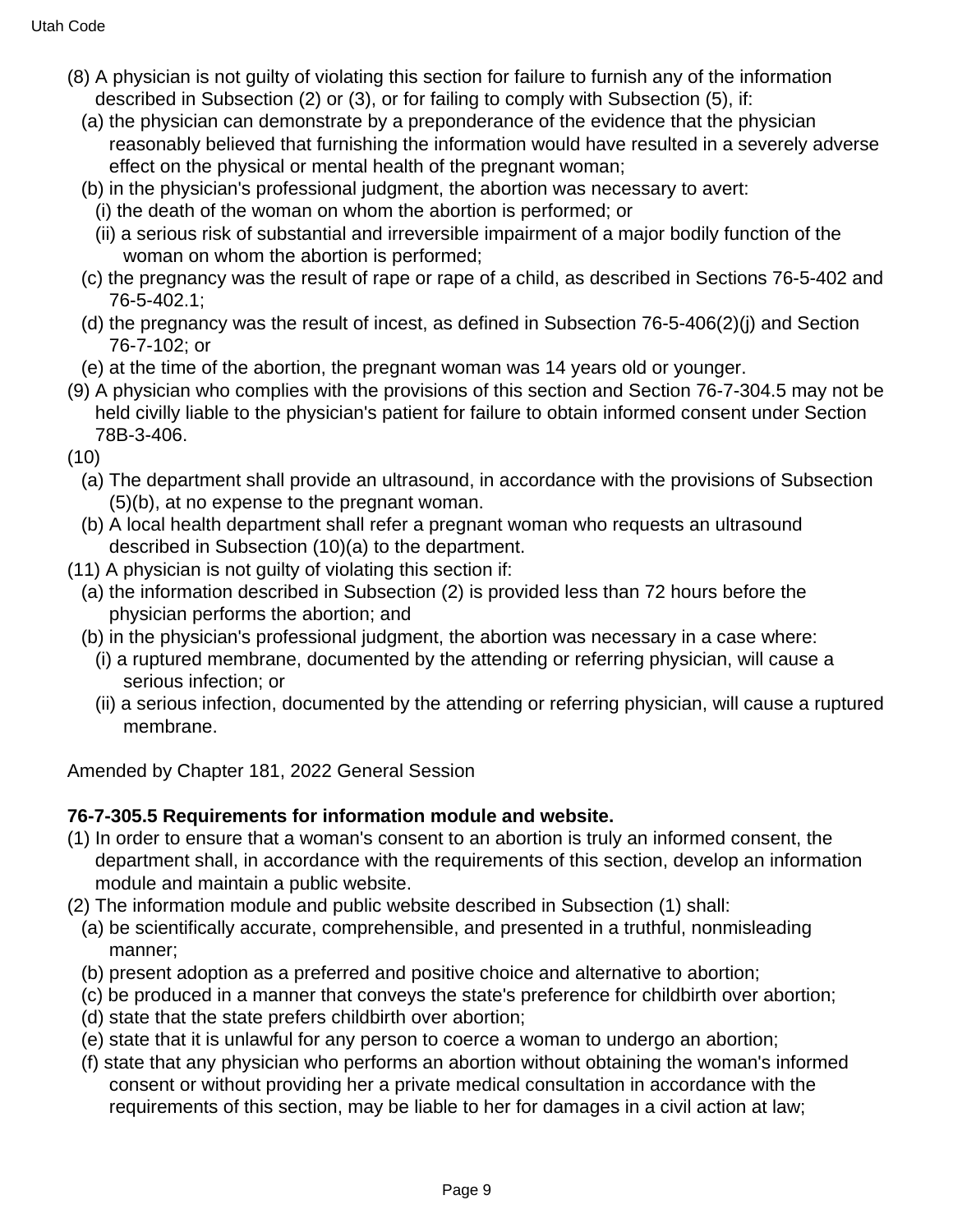- (g) provide a geographically indexed list of resources and public and private services available to assist, financially or otherwise, a pregnant woman during pregnancy, at childbirth, and while the child is dependent, including:
	- (i) medical assistance benefits for prenatal care, childbirth, and neonatal care;
	- (ii) services and supports available under Section 35A-3-308;
	- (iii) other financial aid that may be available during an adoption;
	- (iv) services available from public adoption agencies, private adoption agencies, and private attorneys whose practice includes adoption; and
	- (v) the names, addresses, and telephone numbers of each person listed under this Subsection  $(2)(q)$ ;
- (h) describe the adoption-related expenses that may be paid under Section 76-7-203;
- (i) describe the persons who may pay the adoption related expenses described in Subsection (2) (h);
- (j) except as provided in Subsection (4), describe the legal responsibility of the father of a child to assist in child support, even if the father has agreed to pay for an abortion;
- (k) except as provided in Subsection (4), describe the services available through the Office of Recovery Services, within the Department of Human Services, to establish and collect the support described in Subsection (2)(j);
- (l) state that private adoption is legal;
- (m) describe and depict, with pictures or video segments, the probable anatomical and physiological characteristics of an unborn child at two-week gestational increments from fertilization to full term, including:
	- (i) brain and heart function;
	- (ii) the presence and development of external members and internal organs; and
	- (iii) the dimensions of the fetus;
- (n) show an ultrasound of the heartbeat of an unborn child at:
	- (i) four weeks from conception;
	- (ii) six to eight weeks from conception; and
	- (iii) each month after 10 weeks gestational age, up to 14 weeks gestational age;
- (o) describe abortion procedures used in current medical practice at the various stages of growth of the unborn child, including:
	- (i) the medical risks associated with each procedure;
	- (ii) the risk related to subsequent childbearing that are associated with each procedure; and
	- (iii) the consequences of each procedure to the unborn child at various stages of fetal development;
- (p) describe the possible detrimental psychological effects of abortion;
- (q) describe the medical risks associated with carrying a child to term;
- (r) include relevant information on the possibility of an unborn child's survival at the two-week gestational increments described in Subsection (2)(m);
- (s) except as provided in Subsection (5), include:
	- (i) information regarding substantial medical evidence from studies concluding that an unborn child who is at least 20 weeks gestational age may be capable of experiencing pain during an abortion procedure; and
- (ii) the measures that will be taken in accordance with Section 76-7-308.5;
- (t) explain the options and consequences of aborting a medication-induced abortion;
- (u) include the following statement regarding a medication-induced abortion, "Research indicates that mifepristone alone is not always effective in ending a pregnancy. You may still have a viable pregnancy after taking mifepristone. If you have taken mifepristone but have not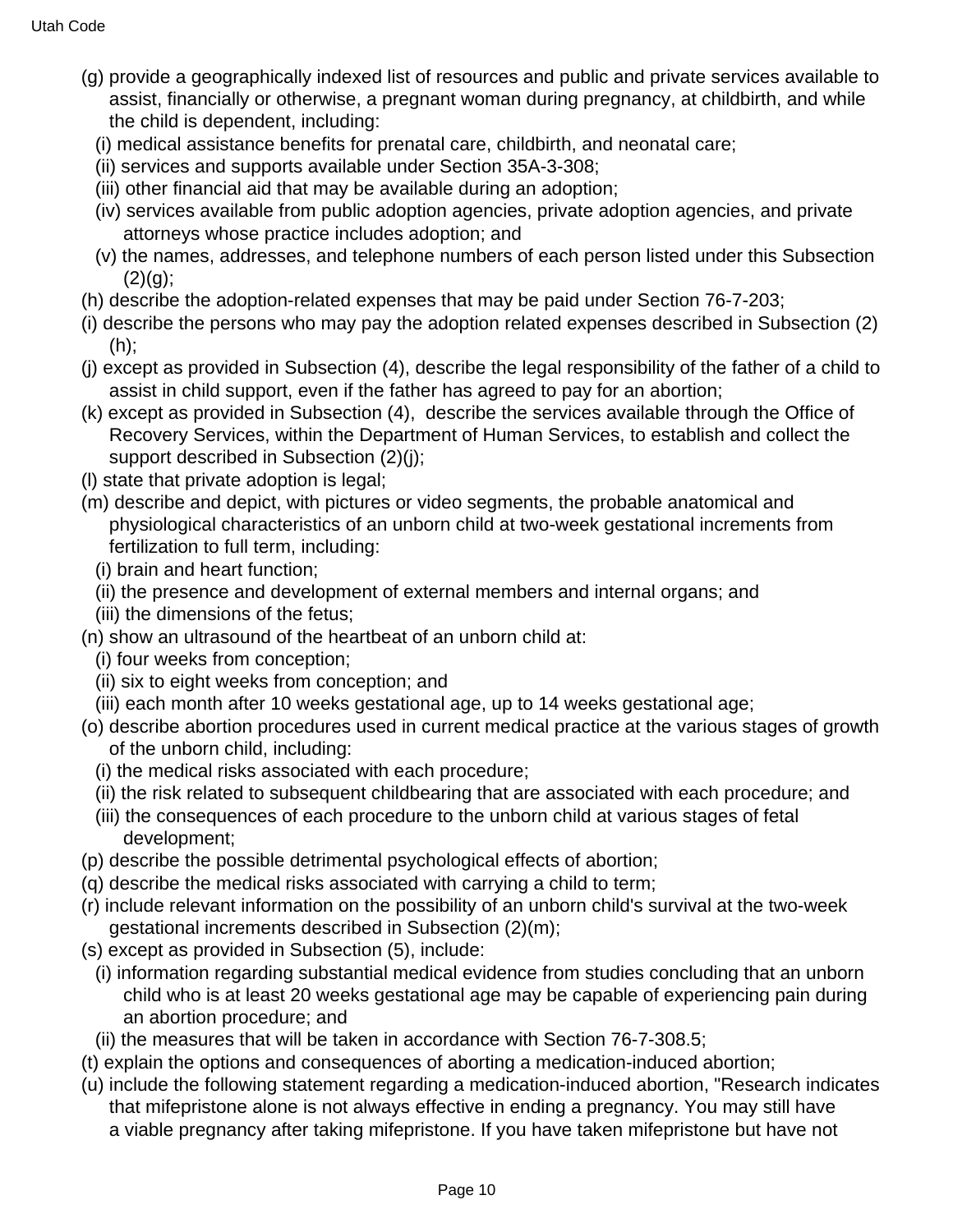yet taken the second drug and have questions regarding the health of your fetus or are questioning your decision to terminate your pregnancy, you should consult a physician immediately.";

- (v) inform a pregnant woman that she has the right to view an ultrasound of the unborn child, at no expense to her, upon her request;
- (w) inform a pregnant woman that she has the right to:
	- (i) determine the final disposition of the remains of the aborted fetus;
	- (ii) unless the woman waives this right in writing, wait up to 72 hours after the abortion procedure is performed to make a determination regarding the disposition of the aborted fetus before the health care facility may dispose of the fetal remains;
	- (iii) receive information about options for disposition of the aborted fetus, including the method of disposition that is usual and customary for a health care facility; and
	- (iv) for a medication-induced abortion, return the aborted fetus to the health care facility for disposition; and
- (x) provide a digital copy of the form described in Subsection 26-21-33(3)(a)(i); and
- (y) be in a typeface large enough to be clearly legible.
- (3) The information module and website described in Subsection (1) may include a toll-free 24-hour telephone number that may be called in order to obtain, orally, a list and description of services, agencies, and adoption attorneys in the locality of the caller.
- (4) The department may develop a version of the information module and website that omits the information in Subsections (2)(j) and (k) for a viewer who is pregnant as the result of rape.
- (5) The department may develop a version of the information module and website that omits the information described in Subsection (2)(s) for a viewer who will have an abortion performed:
	- (a) on an unborn child who is less than 20 weeks gestational age at the time of the abortion; or
	- (b) on an unborn child who is at least 20 weeks gestational age at the time of the abortion, if:
		- (i) the abortion is being performed for a reason described in Subsection 76-7-302(3)(b)(i) or (ii); and
		- (ii) due to a serious medical emergency, time does not permit compliance with the requirement to provide the information described in Subsection (2)(s).
- (6) The department and each local health department shall make the information module and the website described in Subsection (1) available at no cost to any person.
- (7) The department shall make the website described in Subsection (1) available for viewing on the department's website by clicking on a conspicuous link on the home page of the website.
- (8) The department shall ensure that the information module is:
- (a) available to be viewed at all facilities where an abortion may be performed;
- (b) interactive for the individual viewing the module, including the provision of opportunities to answer questions and manually engage with the module before the module transitions from one substantive section to the next;
- (c) produced in English and may include subtitles in Spanish or another language; and
- (d) capable of being viewed on a tablet or other portable device.
- (9) After the department releases the initial version of the information module, for the use described in Section 76-7-305, the department shall:
	- (a) update the information module, as required by law; and
	- (b) present an updated version of the information module to the Health and Human Services Interim Committee for the committee's review and recommendation before releasing the updated version for the use described in Section 76-7-305.

Amended by Chapter 251, 2020 General Session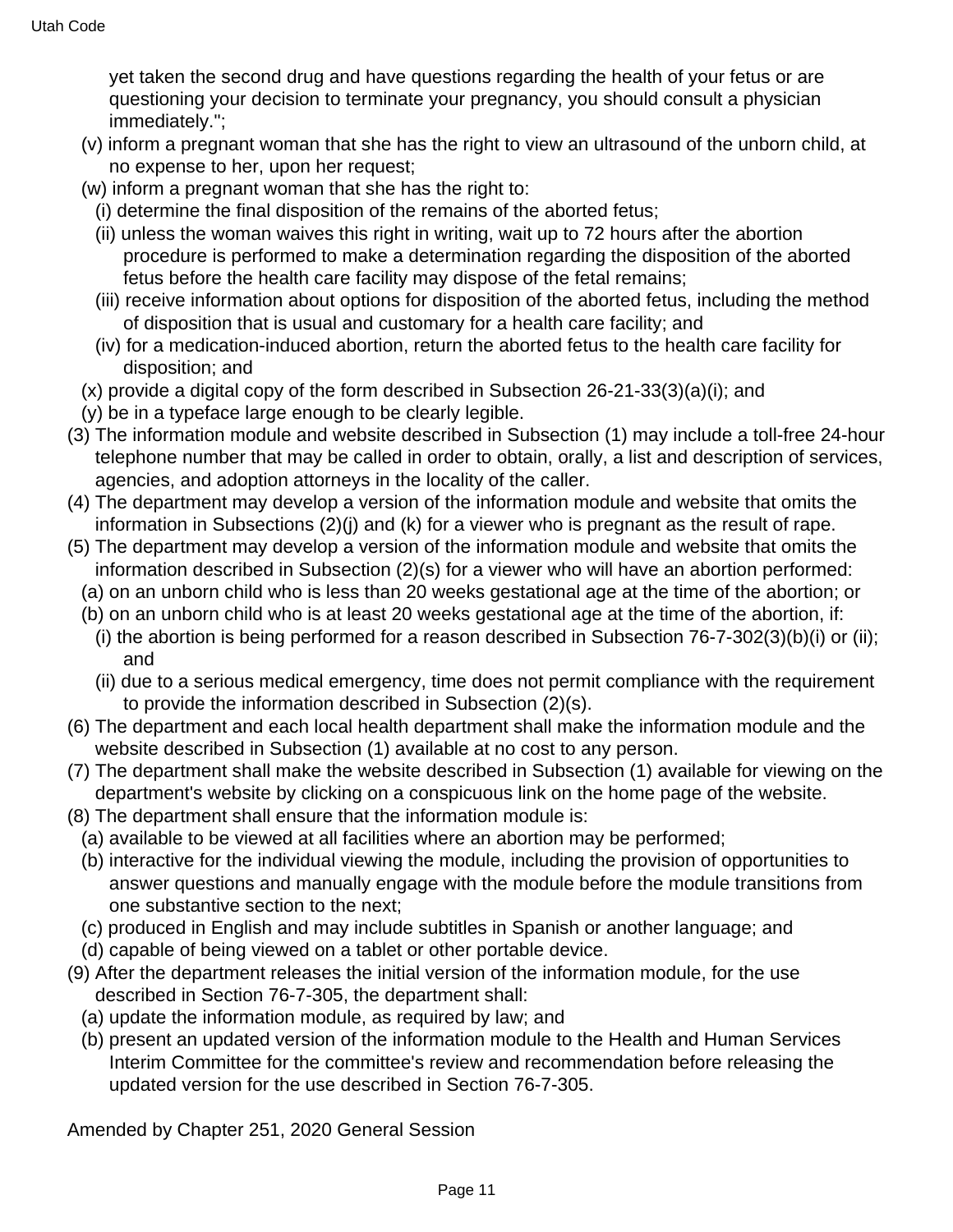## **76-7-305.7 Statistical report by the Department of Health.**

- (1) In accordance with Subsection (2), the department shall, on an annual basis, after December 31 of each year, compile and report the following information, relating to the preceding calendar year, to the Health and Human Services Interim Committee:
	- (a) the total number of abortions that were performed in the state;
	- (b) the reported reasons, if any, the women sought the abortions described in Subsection (1)(a);
	- (c) the stage of pregnancy in which the abortions described in Subsection (1)(a) were performed, including:
		- (i) the trimester; and
		- (ii) estimated week of pregnancy;
	- (d) the races and ethnicities of the women who obtained the abortions described in Subsection  $(1)(a)$ , including:
		- (i) Alaska Native;
		- (ii) American Indian;
		- (iii) Asian;
		- (iv) Black or African American;
		- (v) Hispanic or Latino;
		- (vi) Native Hawaiian or Pacific Islander;
		- (vii) White, not Hispanic or Latino; and
		- (viii) some other race;
	- (e) the total amount of informed consent material described in this section that was distributed or accessed;
	- (f) the number of women who obtained abortions in this state without receiving the informed consent materials described in this section;
	- (g) the number of statements signed by attending physicians under Subsection 76-7-313(3); and
	- (h) any other information pertaining to obtaining informed consent from a woman who seeks an abortion.
- (2) The report described in Subsection (1) shall be prepared and presented in a manner that preserves physician and patient anonymity.

Amended by Chapter 282, 2018 General Session

### **76-7-306 Refusal to participate, admit, or treat for abortion based on religious or moral grounds -- Cause of action.**

- (1) As used in this section:
	- (a) "Health care facility" is as defined in Section 26-21-2.
	- (b) "Health care provider" means an individual who is an employee of, has practice privileges at, or is otherwise associated with a health care facility.
- (2) A health care provider may, on religious or moral grounds, refuse to perform or participate in any way, in:
	- (a) an abortion; or
	- (b) a procedure that is intended to, or likely to, result in the termination of a pregnancy.
- (3) Except as otherwise required by law, a health care facility may refuse, on religious or moral grounds, to:
	- (a) admit a patient for an abortion procedure or another procedure that is intended to, or likely to, result in the termination of a pregnancy; or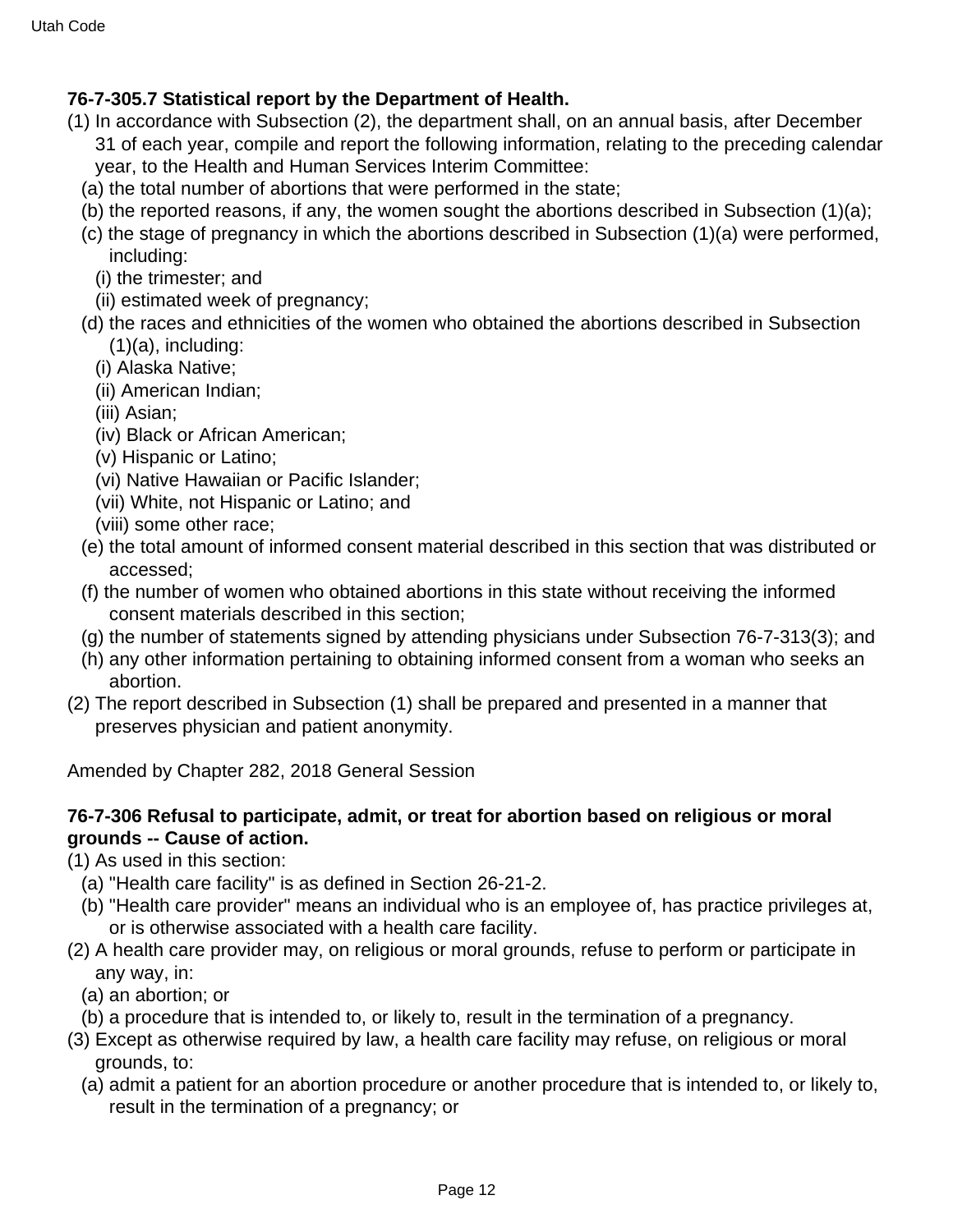- (b) perform for a patient an abortion procedure or another procedure that is intended to, or likely to, result in the termination of a pregnancy.
- (4) A health care provider's refusal under Subsection (2) and a health care facility's refusal under Subsection (3) may not be the basis for civil liability or other recriminatory action.
- (5) A health care facility, employer, or other person may not take an adverse action against a health care provider for exercising the health care provider's right of refusal described in Subsection (2), or for bringing or threatening to bring an action described in Subsection (6), including:
	- (a) dismissal;
	- (b) demotion;
	- (c) suspension;
	- (d) discipline;
	- (e) discrimination;
	- (f) harassment;
	- (g) retaliation;
	- (h) adverse change in status;
	- (i) termination of, adverse alteration of, or refusal to renew an association or agreement; or
	- (j) refusal to provide a benefit, privilege, raise, promotion, tenure, or increased status that the health care provider would have otherwise received.
- (6) A person who is adversely impacted by conduct prohibited in Subsection (5) may bring a civil action for equitable relief, including reinstatement, and for damages. A person who brings an action under this section must commence the action within three years after the day on which the cause of action arises.

Repealed and Re-enacted by Chapter 277, 2011 General Session

## **76-7-307 Medical procedure required to save life of unborn child.**

 If an abortion is performed when the unborn child is sufficiently developed to have any reasonable possibility of survival outside its mother's womb, the medical procedure used must be that which, in the best medical judgment of the physician will give the unborn child the best chance of survival. No medical procedure designed to kill or injure that unborn child may be used unless necessary, in the opinion of the woman's physician, to prevent grave damage to her medical health.

Amended by Chapter 2, 1991 Special Session 1 Amended by Chapter 2, 1991 Special Session 1

## **76-7-308 Medical skills required to preserve life of unborn child.**

 Consistent with the purpose of saving the life of the woman or preventing grave damage to the woman's medical health, the physician performing the abortion must use all of his medical skills to attempt to promote, preserve and maintain the life of any unborn child sufficiently developed to have any reasonable possibility of survival outside of the mother's womb.

Amended by Chapter 2, 1991 Special Session 1 Amended by Chapter 2, 1991 Special Session 1

## **76-7-308.5 Administration of anesthetic or analgesic to an unborn child.**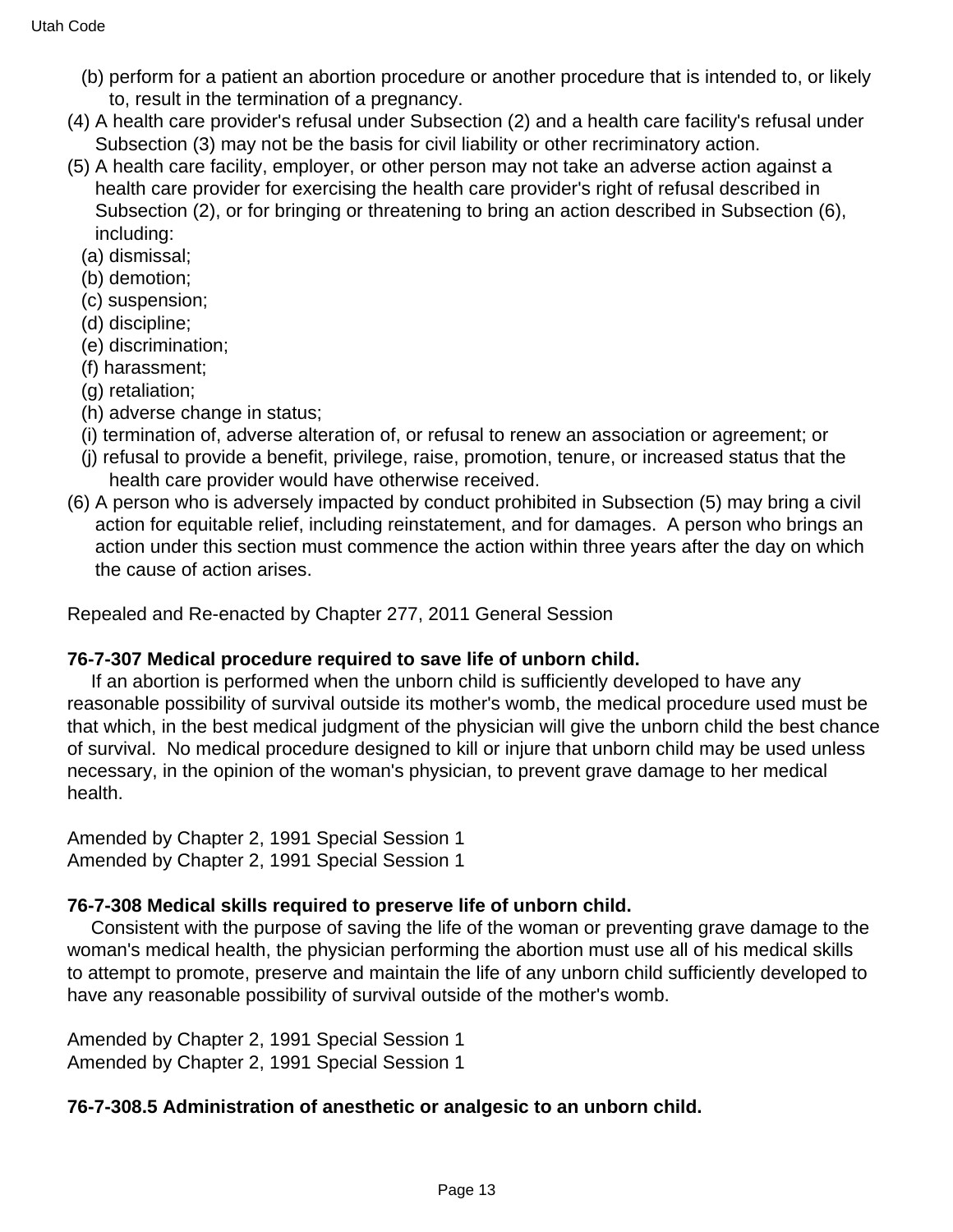A physician who performs an abortion of an unborn child who is at least 20 weeks gestational age shall administer an anesthetic or analgesic to eliminate or alleviate organic pain to the unborn child caused by the particular method of abortion to be employed, unless:

- (1) the abortion is necessary to avert:
	- (a) the death of the woman on whom the abortion is performed; or

 (b) a serious risk of substantial and irreversible impairment of a major bodily function of the woman on whom the abortion is performed;

- (2) the abortion is performed because the fetus has a defect that is uniformly diagnosable and uniformly lethal, based on the written concurrence of two physicians who practice maternal fetal medicine; or
- (3) the treating physician and one other physician concur, in writing, that the administration of an anesthetic or analgesic would:
	- (a) cause the death of the woman on whom the abortion is performed; or
	- (b) create a serious risk of substantial or irreversible impairment of a major bodily function of the woman on whom the abortion is performed.

Amended by Chapter 362, 2016 General Session

#### **76-7-309 Pathologist's report.**

 Any human tissue removed during an abortion shall be submitted to a pathologist who shall make a report, including whether:

- (1) the pregnancy was aborted by evacuating the uterus; and
- (2) a medical record indicates that, through a prenatal screening or other diagnostic test, the aborted fetus had or may have had Down syndrome.

Amended by Chapter 124, 2019 General Session

#### **76-7-310 Experimentation with unborn children prohibited -- Testing for genetic defects.**

 Live unborn children may not be used for experimentation, but when advisable, in the best medical judgment of the physician, may be tested for genetic defects.

Enacted by Chapter 33, 1974 General Session

#### **76-7-310.5 Prohibition of specified abortion procedures -- Viability defined.**

(1) As used in this section, "saline abortion procedure" means performance of amniocentesis and injection of saline into the amniotic sac within the uterine cavity.

(2)

- (a) After viability has been determined in accordance with Subsection (2)(b), no person may knowingly perform a saline abortion procedure unless all other available abortion procedures would pose a risk to the life or the health of the pregnant woman.
- (b) For purposes of this section determination of viability shall be made by the physician, based upon his own best clinical judgment. The physician shall determine whether, based on the particular facts of a woman's pregnancy that are known to him, and in light of medical technology and information reasonably available to him, there is a realistic possibility of maintaining and nourishing a life outside of the womb, with or without temporary, artificial lifesustaining support.
- (3) Intentional, knowing, and willful violation of this section is a third degree felony.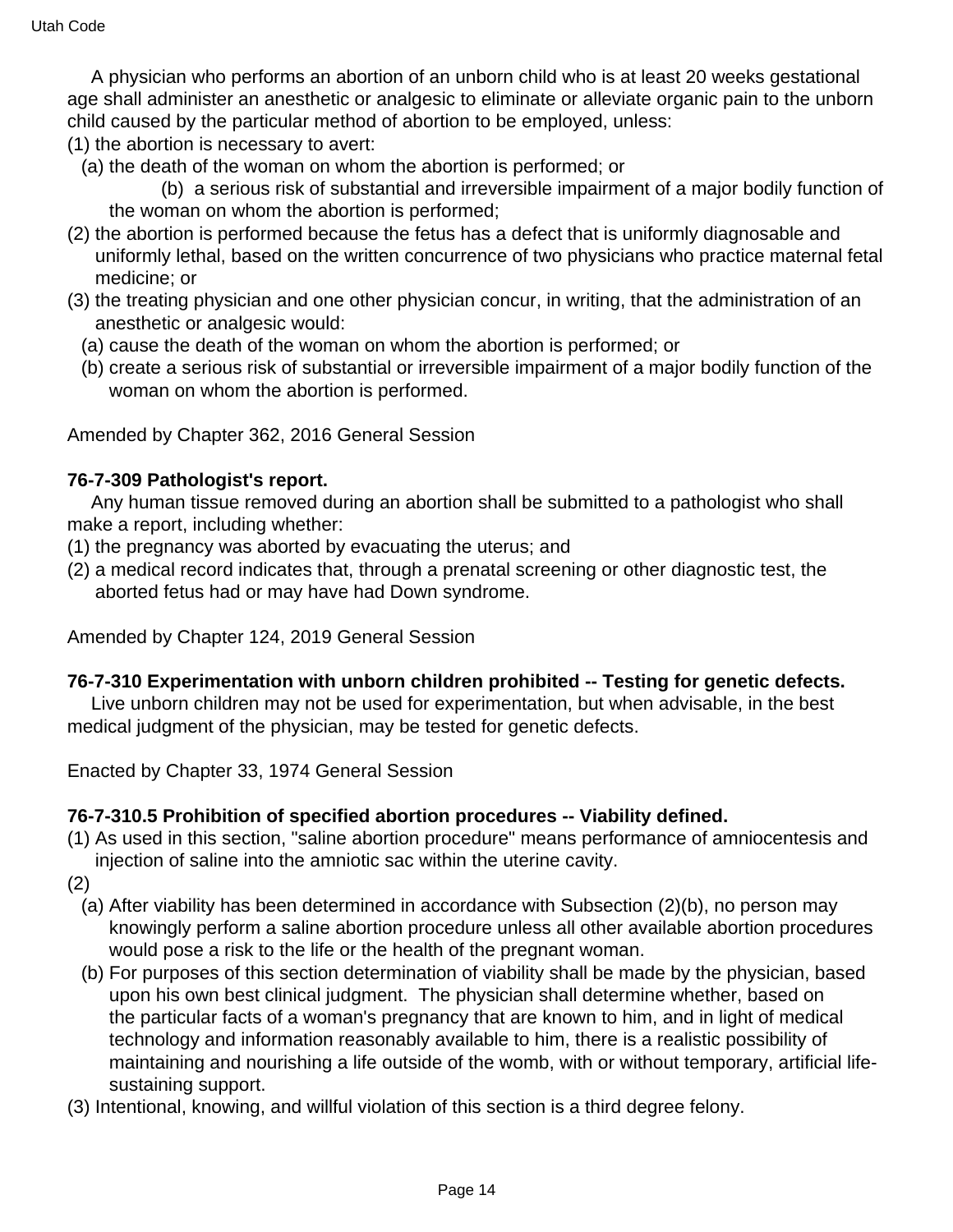Amended by Chapter 272, 2004 General Session

## **76-7-311 Selling and buying unborn children prohibited.**

Selling, buying, offering to sell and offering to buy unborn children is prohibited.

Enacted by Chapter 33, 1974 General Session

## **76-7-312 Intimidation or coercion to obtain abortion prohibited.**

No person shall intimidate or coerce in any way any person to obtain an abortion.

Enacted by Chapter 33, 1974 General Session

## **76-7-313 Department's enforcement responsibility -- Physician's report to department.**

- (1) In order for the department to maintain necessary statistical information and ensure enforcement of the provisions of this part:
	- (a) any physician performing an abortion must obtain and record in writing:
		- (i) the age, marital status, and county of residence of the woman on whom the abortion was performed;
		- (ii) the number of previous abortions performed on the woman described in Subsection  $(1)(a)(i)$ ;
		- (iii) the hospital or other facility where the abortion was performed;
		- (iv) the weight in grams of the unborn child aborted, if it is possible to ascertain;
		- (v) the pathological description of the unborn child;
		- (vi) the given gestational age of the unborn child;
		- (vii) the date the abortion was performed;
		- (viii) the measurements of the unborn child, if possible to ascertain; and
		- (ix) the medical procedure used to abort the unborn child; and
	- (b) the department shall make rules in accordance with Title 63G, Chapter 3, Utah Administrative Rulemaking Act.
- (2) Each physician who performs an abortion shall provide the following to the department within 30 days after the day on which the abortion is performed:
	- (a) the information described in Subsection (1);
	- (b) a copy of the pathologist's report described in Section 76-7-309;
	- (c) an affidavit:
		- (i) indicating whether the required consent was obtained pursuant to Sections 76-7-305 and 76-7-305.5;
		- (ii) described in Subsection (3), if applicable; and
		- (iii) indicating whether at the time the physician performed the abortion, the physician had any knowledge that the pregnant woman sought the abortion solely because the unborn child had or may have had Down syndrome; and
	- (d) a certificate indicating:
		- (i) whether the unborn child was or was not viable, as defined in Subsection 76-7-302(1), at the time of the abortion;
		- (ii) whether the unborn child was older than 18 weeks gestational age at the time of the abortion; and
		- (iii) if the unborn child was viable, as defined in Subsection 76-7-302(1), or older than 18 weeks gestational age at the time of the abortion, the reason for the abortion.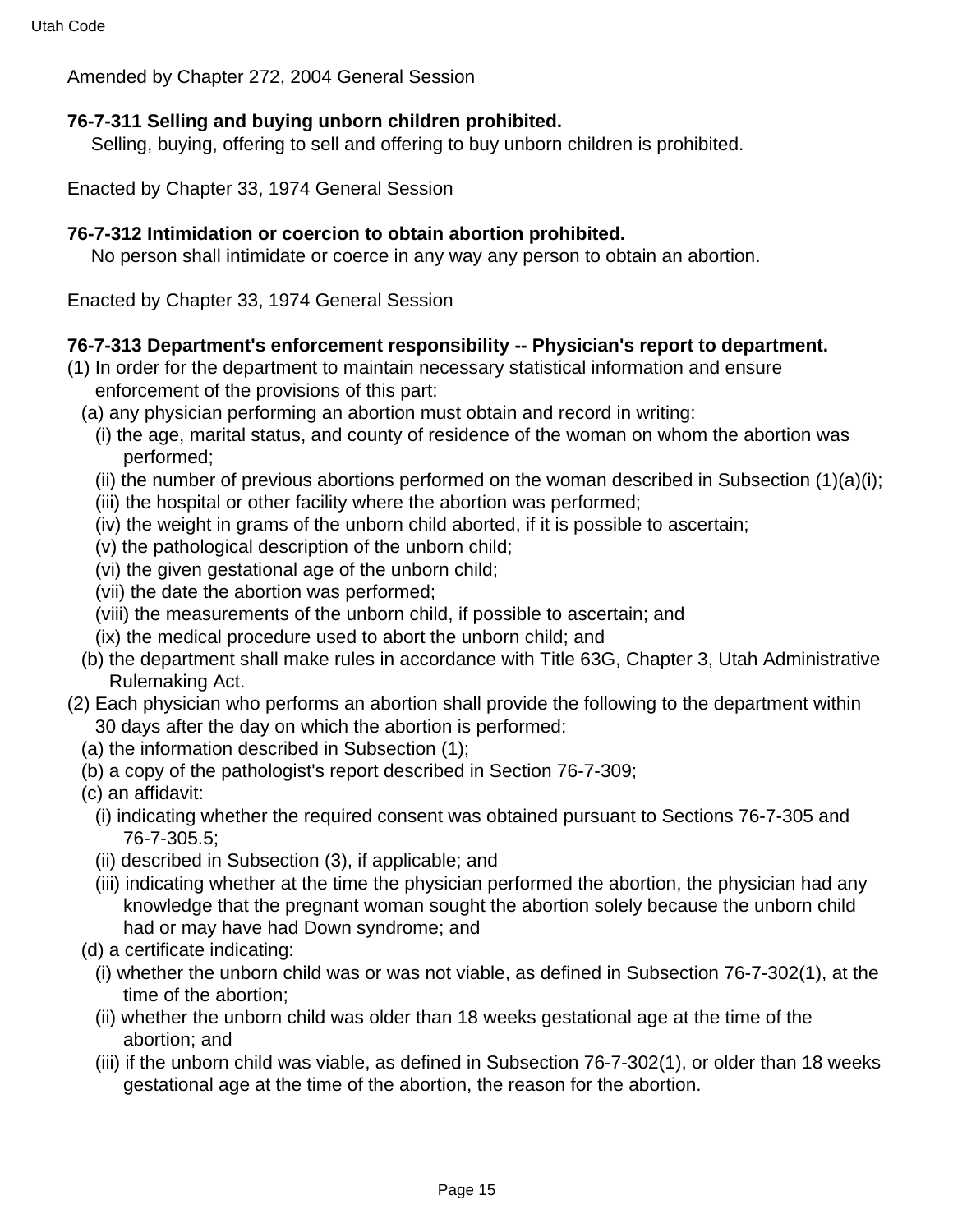- (3) If the information module or the address to the website is not provided to a pregnant woman, the physician who performs the abortion on the woman shall, within 10 days after the day on which the abortion is performed, provide to the department an affidavit that:
	- (a) specifies the information that was not provided to the woman; and
	- (b) states the reason that the information was not provided to the woman.
- (4) All information supplied to the department shall be confidential and privileged pursuant to Title 26, Chapter 25, Confidential Information Release.
- (5) The department shall pursue all administrative and legal remedies when the department determines that a physician or a facility has not complied with the provisions of this part.

Amended by Chapter 124, 2019 General Session Amended by Chapter 208, 2019 General Session

## **76-7-314 Violations of abortion laws -- Classifications.**

- (1) A willful violation of Section 76-7-307, 76-7-308, 76-7-310, 76-7-310.5, 76-7-311, or 76-7-312 is a felony of the third degree.
- (2) A violation of Section 76-7-326 is a felony of the third degree.
- (3) A violation of Section 76-7-302.5 or 76-7-314.5 is a felony of the second degree.
- (4) A violation of any other provision of this part, including Subsections 76-7-305(2)(a) through (c), and (e), is a class A misdemeanor.
- (5) The Department of Health shall report a physician's violation of any provision of this part to the Physicians Licensing Board, described in Section 58-67-201.
- (6) Any person with knowledge of a physician's violation of any provision of this part may report the violation to the Physicians Licensing Board, described in Section 58-67-201.
- (7) In addition to the penalties described in this section, the department may take any action described in Section 26-21-11 against an abortion clinic if a violation of this chapter occurs at the abortion clinic.

Amended by Chapter 208, 2019 General Session

# **76-7-314.5 Killing an unborn child.**

- (1) A person is guilty of killing an unborn child if the person causes the death of an unborn child by performing an abortion of the unborn child in violation of the provisions of Subsection 76-7-302(3).
- (2) A woman is not criminally liable for:
	- (a) seeking to obtain, or obtaining, an abortion that is permitted by this part; or
	- (b) a physician's failure to comply with Subsection 76-7-302(3)(b)(ii) or Section 76-7-305.

Amended by Chapter 13, 2010 General Session

## **76-7-315 Exceptions to certain requirements in serious medical emergencies.**

 When due to a serious medical emergency, time does not permit compliance with Section 76-7-302, 76-7-305, 76-7-305.5, 76-7-308.5, or 76-7-310.5 the provisions of those sections do not apply.

Amended by Chapter 57, 2009 General Session

# **76-7-316 Actions not precluded.**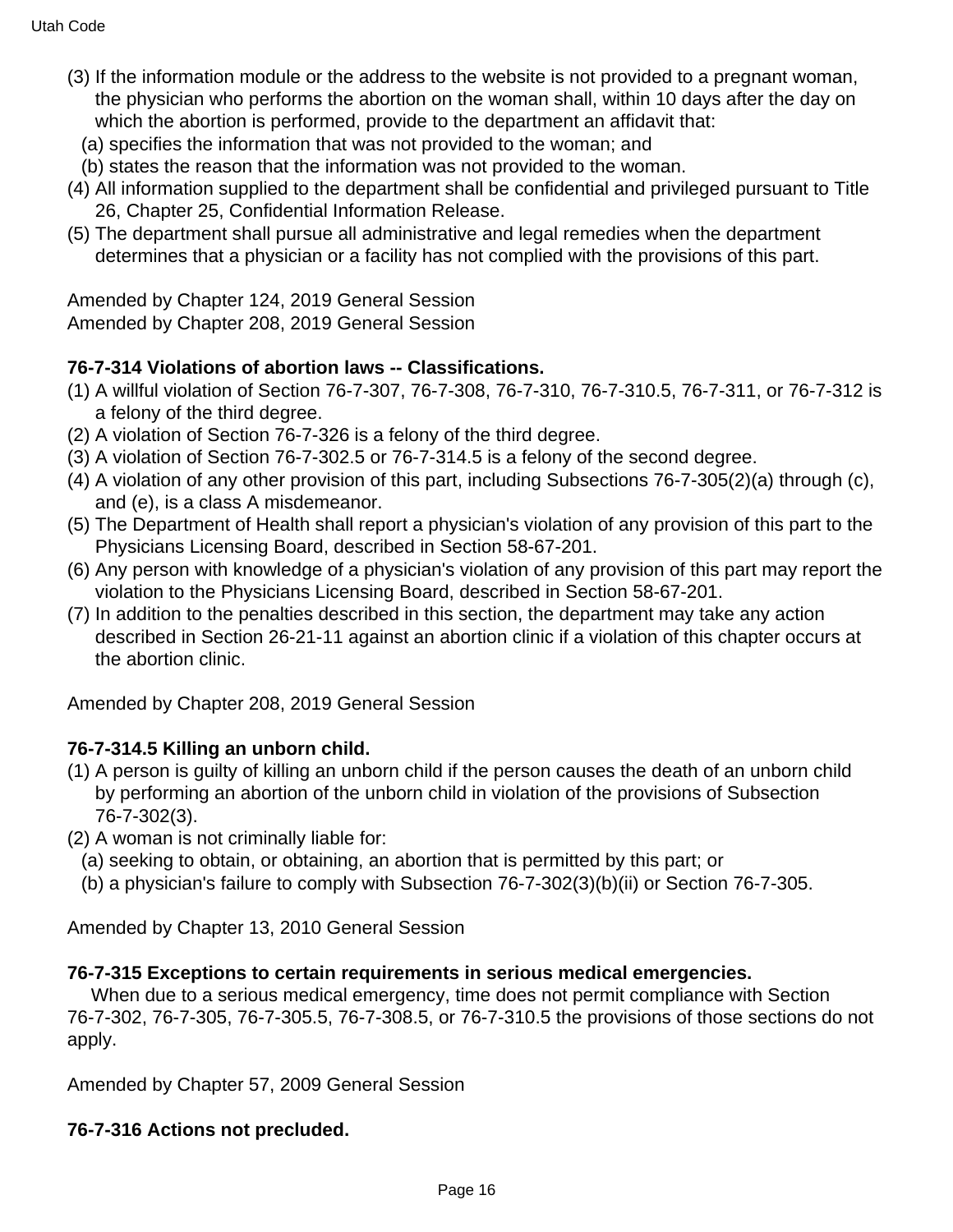Nothing in this part shall preclude any person believing himself aggrieved by another under this part, from bringing any other action at common law or other statutory provision.

Amended by Chapter 20, 1995 General Session

#### **76-7-317 Separability clause.**

 If any one or more provision, section, subsection, sentence, clause, phrase or word of this part or the application thereof to any person or circumstance is found to be unconstitutional, the same is hereby declared to be severable and the balance of this part shall remain effective notwithstanding such unconstitutionality. The legislature hereby declares that it would have passed this part, and each provision, section, subsection, sentence, clause, phrase or word thereof, irrespective of the fact that any one or more provision, section, subsection, sentence, clause, phrase, or word be declared unconstitutional.

Enacted by Chapter 33, 1974 General Session

#### **76-7-321 Contraceptive and abortion services -- Funds -- Minor -- Definitions.**

As used in Sections 76-7-321 through 76-7-325:

- (1) "Abortion services" means any material, program, plan, or undertaking which seeks to promote abortion, encourages individuals to obtain an abortion, or provides abortions.
- (2) "Contraceptive services" means any material, program, plan, or undertaking that is used for instruction on the use of birth control devices and substances, encourages individuals to use birth control methods, or provides birth control devices.
- (3) "Funds" means any money, supply, material, building, or project provided by this state or its political subdivisions.
- (4) "Minor" means any person under the age of 18 who is not otherwise emancipated, married, or a member of the armed forces of the United States.

Amended by Chapter 20, 1995 General Session

#### **76-7-322 Public funds for provision of contraceptive or abortion services restricted.**

 No funds of the state or its political subdivisions shall be used to provide contraceptive or abortion services to an unmarried minor without the prior written consent of the minor's parent or guardian.

Amended by Chapter 50, 1988 General Session

#### **76-7-323 Public funds for support entities providing contraceptive or abortion services restricted.**

 No agency of the state or its political subdivisions shall approve any application for funds of the state or its political subdivisions to support, directly or indirectly, any organization or health care provider that provides contraceptive or abortion services to an unmarried minor without the prior written consent of the minor's parent or guardian. No institution shall be denied state or federal funds under relevant provisions of law on the ground that a person on its staff provides contraceptive or abortion services in that person's private practice outside of such institution.

Amended by Chapter 50, 1988 General Session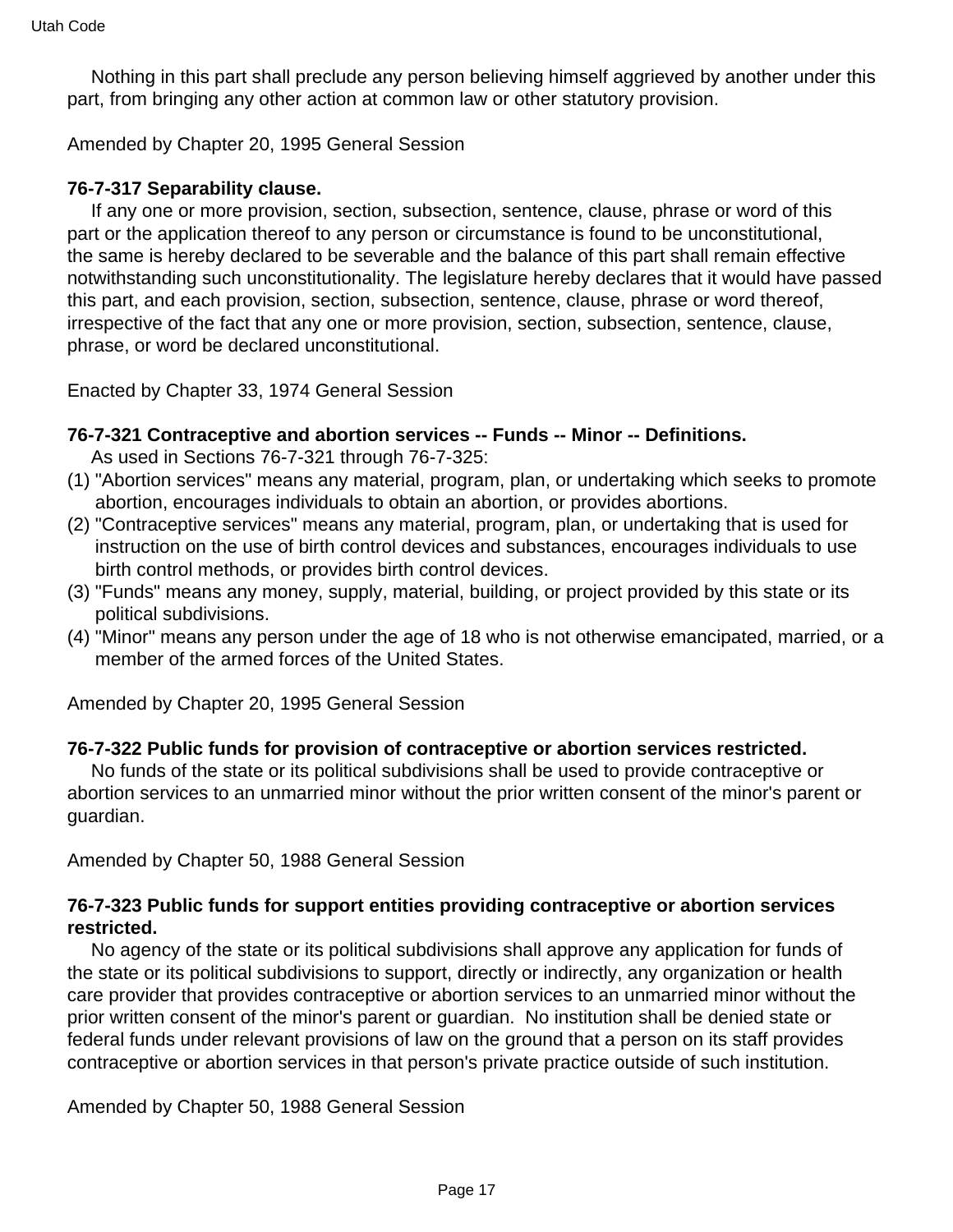### **76-7-324 Violation of restrictions on public funds for contraceptive or abortion services as misdemeanor.**

 Any agent of a state agency or political subdivision, acting alone or in concert with others, who violates Section 76-7-322, 76-7-323, or 76-7-331 is guilty of a class B misdemeanor.

Amended by Chapter 271, 2004 General Session

#### **76-7-325 Notice to parent or guardian of minor requesting contraceptive -- Definition of contraceptives -- Penalty for violation.**

- (1) Any person before providing contraceptives to a minor shall notify, whenever possible, the minor's parents or guardian of the service requested to be provided to such minor. Contraceptives shall be defined as appliances (including but not limited to intrauterine devices), drugs, or medicinal preparations intended or having special utility for prevention of conception.
- (2) Any person in violation of this section shall be guilty of a class C misdemeanor.

Enacted by Chapter 94, 1983 General Session

#### **76-7-326 Partial birth abortions prohibited.**

 Any physician who knowingly performs a partial birth abortion and thereby kills a human fetus shall be fined or imprisoned, or both, as provided under this part. This section does not apply to a partial birth abortion that is necessary to save the life of a mother whose life is endangered by a physical disorder, physical illness, or physical injury, including a life endangering physical condition caused by or arising from the pregnancy itself.

Enacted by Chapter 272, 2004 General Session

#### **76-7-327 Remedies for father or maternal grandparents.**

- (1) The father, if married to the mother at the time she receives a partial birth abortion, and if the mother has not attained the age of 18 years at the time of the abortion, the maternal grandparents of the fetus, may in a civil action obtain appropriate relief, unless the pregnancy resulted from the plaintiff's criminal conduct or the plaintiff consented to the abortion.
- (2) Such relief shall include:
	- (a) money damages for all injuries, psychological and physical, occasioned by the violation of Section 76-7-326; and
	- (b) statutory damages equal to three times the cost of the partial birth abortion.

Amended by Chapter 13, 2010 General Session

#### **76-7-328 Hearing to determine necessity of physician's conduct.**

- (1) A physician accused of an offense under Section 76-7-326 may seek a hearing before the Physicians Licensing Board created in Section 58-67-201, or the Osteopathic Physician and Surgeon's Licensing Board created in Section 58-68-201 on whether the physician's conduct was necessary to save the life of the mother whose life was endangered by a physical disorder, physical illness, or physical injury, including a life endangering physical condition caused by or arising from the pregnancy itself.
- (2) The findings on that issue are admissible on that issue at the trial of the physician. Upon a motion from the physician, the court shall delay the beginning of the trial for not more than 30 days to permit such a hearing to take place.